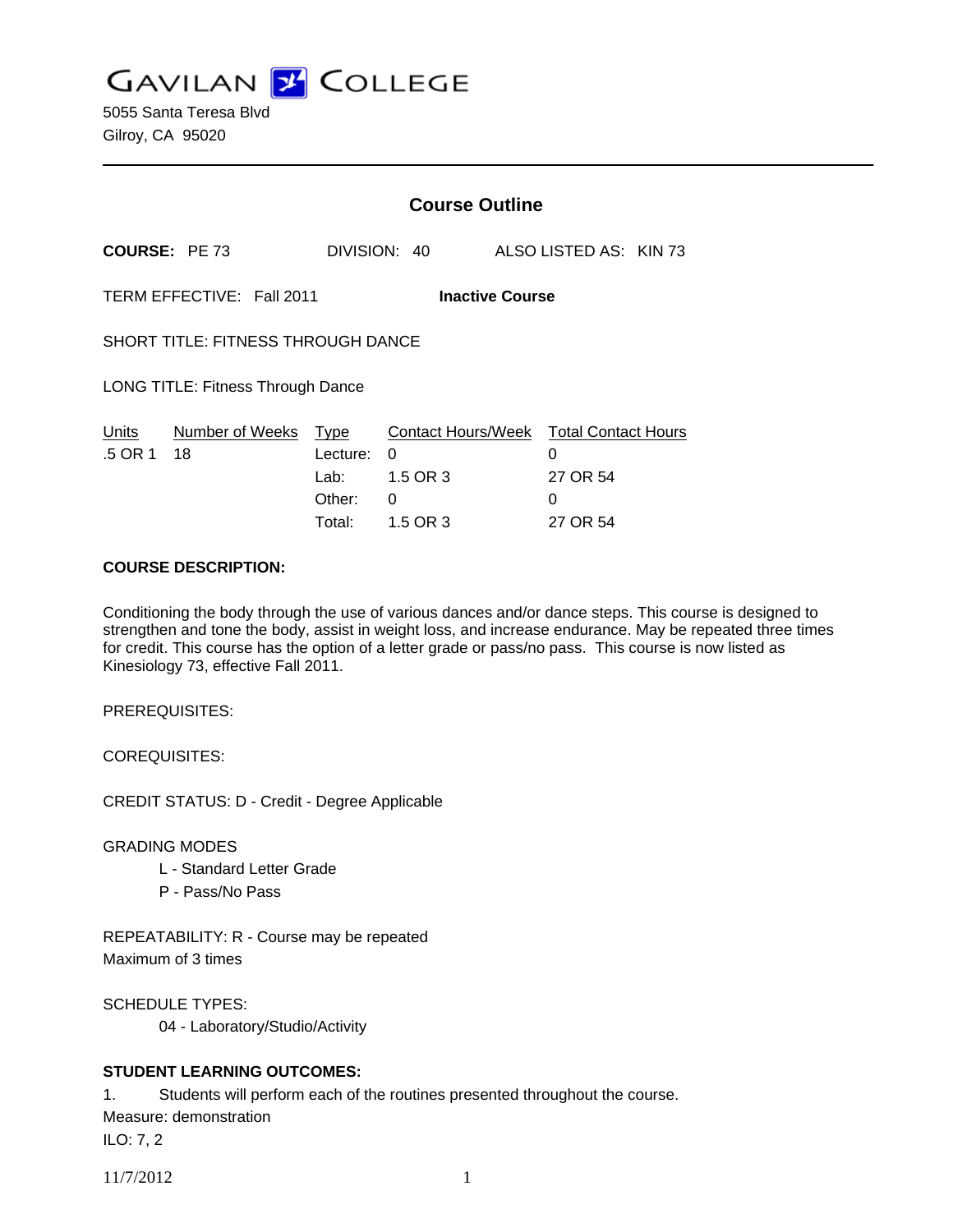GE-LO: E1

2. Students will demonstrate an increase in their range of motion, through the use of flexibility training. Measure: pre and post testing

ILO: 7, 6, 2 GE-LO: E1

3. Students will demonstrate improved cardiovascular fitness. Measure: pre and post testing ILO: 7, 6, 2  $GF-I O· F1$ 

4. Students will demonstrate an improved kinestic awareness.

Measure: performance, discussion

ILO: 7, 4, 5, 6 GE-LO: E1, A1

# **CONTENT, STUDENT PERFORMANCE OBJECTIVES, OUT-OF-CLASS ASSIGNMENTS**

Inactive Course: 11/08/2010

This course is now listed as Kinesiology 73, effective Fall 2011.

Curriculum Approval Date: 09/27/2010

1.5 - 3 Hours

CONTENT: Class introduction, including course syllabus, grading, and class requirements. An overview of the course will be presented. Pre-testing of skills and fitness level.

STUDENT PERFORMANCE OBJECTIVES (SPO): Students will be able to explain the expectations of the class and of the instructor. They will participate in pre-testing.

OUT-OF-CLASS ASSIGNMENTS:

## 6 - 12 Hours

CONTENT: Presentation on various muscular exercises used for strengthening one's core. This may include pelvic lifts, psoas leg slides, plies, reverse breaststroke, homolateral crawl, hip flexion, and abdominal twist. Flexibility training will also be provided. Students will have the opportunity to practice and improve their flexibility and strength. This can be accomplished through the use of exercise bands, exercise balls, and lunges.

SPO: Students will be able to explain what it means to be centered. They will be able to demonstrate the correct technique for at least six core stability exercises and exercises used to improve flexibility. OUT-OF-CLASS ASSIGNMENTS:

## 6 - 12 Hours

CONTENT: Information and practice opportunities provided on developing and improving stability and balance. An awareness of what you are doing while trying to balance will be discussed. Various dance movements will be utilized to help develop and improve an individual's stability and balance. SPO: Dance movements will be performed by the students that demonstrate balance and stability. OUT-OF-CLASS ASSIGNMENTS: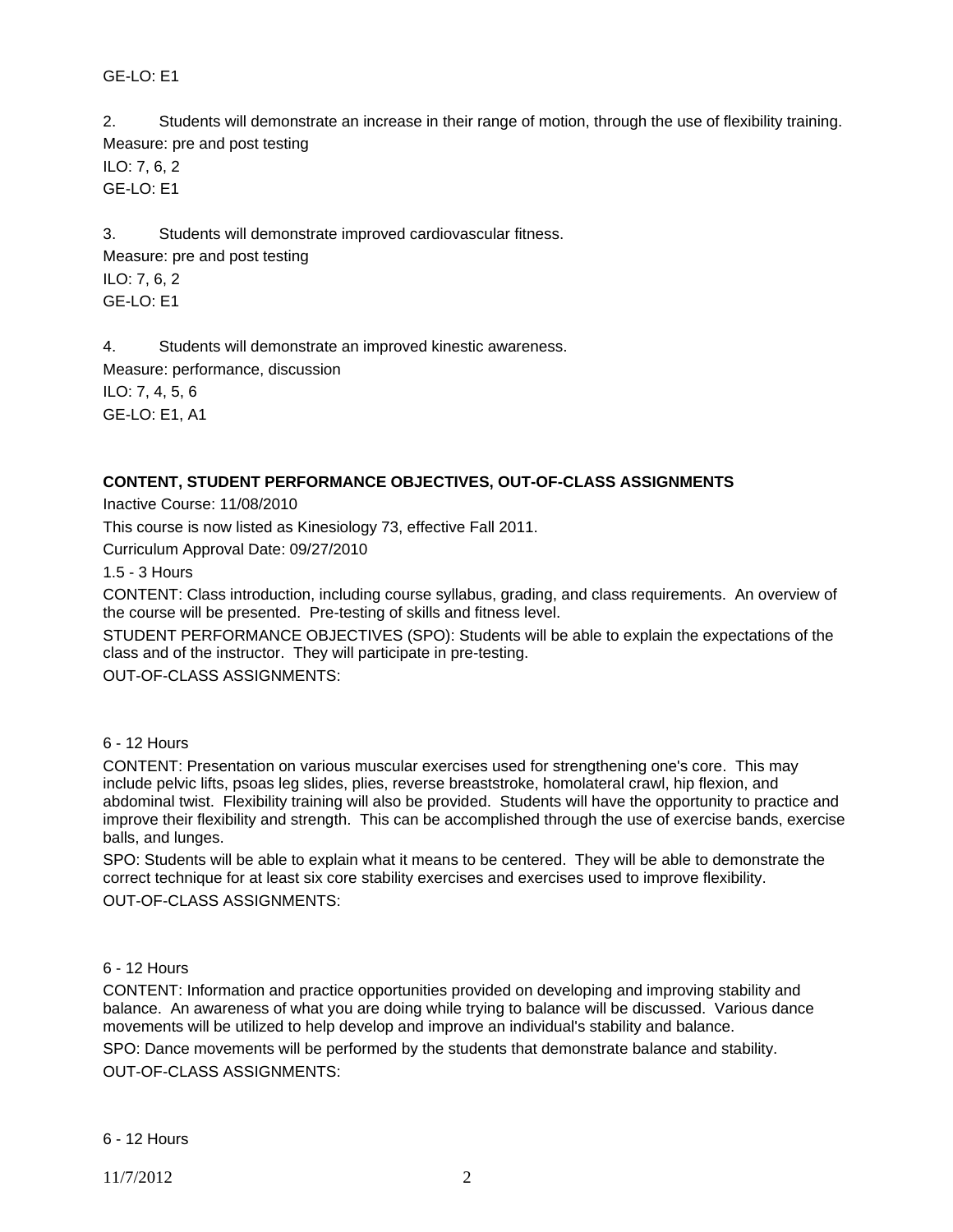CONTENT: Movements to improve one's proprioception, knowing where you are in space, will be presented and discussed. Mental imagery may be presented. The ability to sense the influence of your body image in the movements and actions of your muscles and joints will be discussed. Swing movements in a stationery position will be used for practice. Dance steps and conditioning routines will also be included.

SPO: Students will be able to apply swing movements in space that demonstrate spatial awareness. They will be able to perform a sequence of dance steps which demonstrate their cardiovascular fitness. OUT-OF-CLASS ASSIGNMENTS:

6 - 12 Hours

CONTENT: Various jumping, leaping, and hopping movements through space will be demonstrated. These skills will be used to help develop an individuals leg and arm strength as well as their cardiovascular fitness. Balance, spatial awareness, and rhythm will also be included. Post-testing.

SPO: Through the use of patterned movements, students will be able to demonstrate their ability to perform a variety of jumps and leaps. They will participate in post-testing.

OUT-OF-CLASS ASSIGNMENTS:

2 Hours

Final

NOTE: This is a skill building class where the students' skills or proficiencies will be enhanced by supervised repetition and practice in class.

#### **METHODS OF INSTRUCTION:**

Demonstration, guided practice.

## **METHODS OF EVALUATION:**

CATEGORY 1 - The types of writing assignments required: Percent range of total grade: 0 % to %

If this is a degree applicable course, but substantial writing assignments are not appropriate, indicate reason:

Course primarily involves skill demonstration or problem solving

CATEGORY 2 -The problem-solving assignments required: Percent range of total grade: 0 % to %

CATEGORY 3 -The types of skill demonstrations required: Percent range of total grade: 40 % to 60 Performance Exams

CATEGORY 4 - The types of objective examinations used in the course: Percent range of total grade: 0 % to % CATEGORY 5 - Any other methods of evaluation: Percent range of total grade: 40 % to 60 %

Participation.